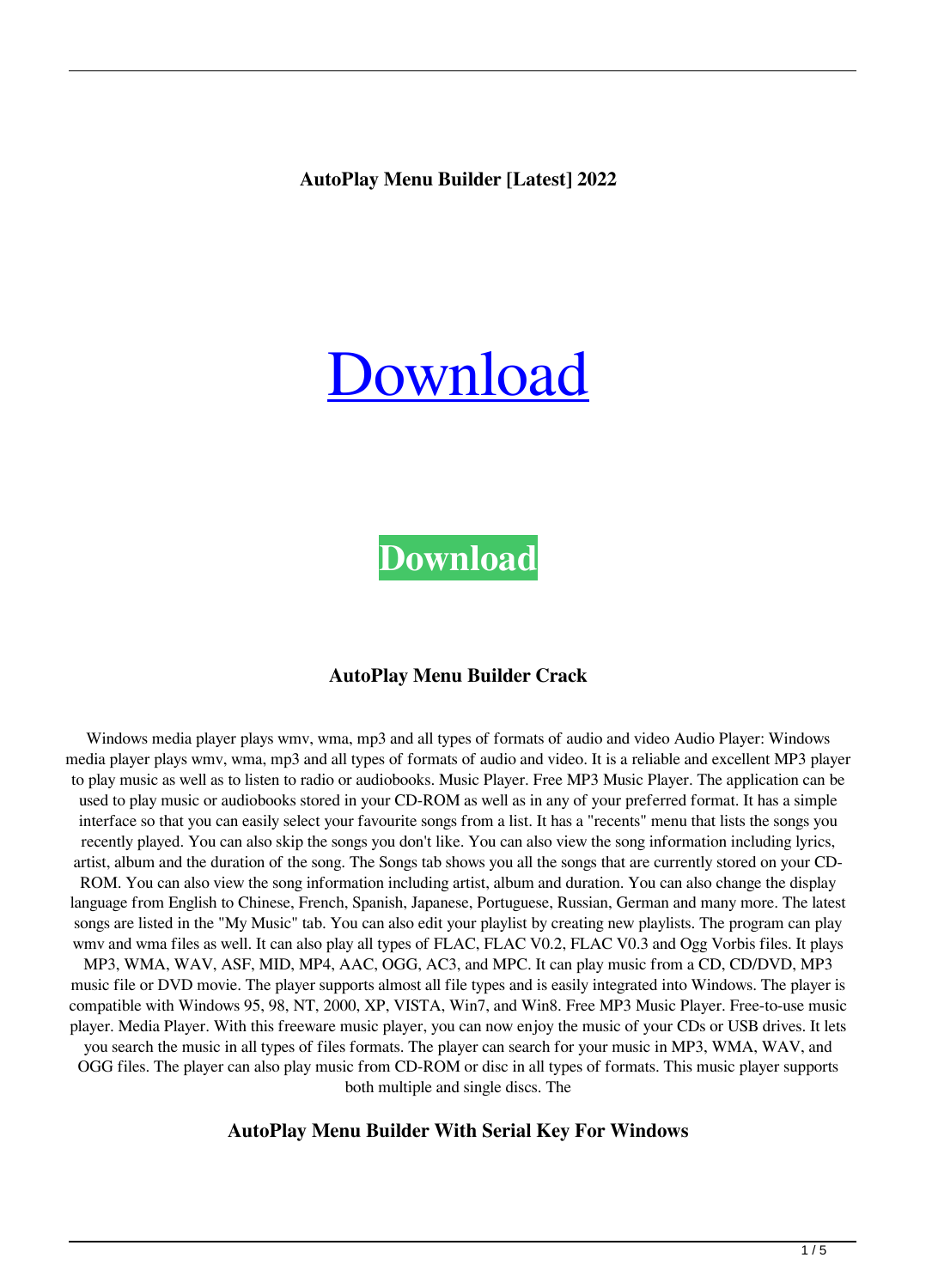Use automatic Windows shortcuts with this handy app, which lets you easily record keyboard commands so you can easily automate keystrokes for Windows shortcuts, e-mail messages, FTP commands, etc. KEYMACRO is a simple program, where the only thing you need to do is to place the cursor over the program's icon and press the right mouse button to record a command. Afterward, press the Start key and you're good to go. Features include: - Recording of nearly any type of keystrokes, from the Windows key to the letter Z, from simple shell operations to complex scripts and scripts with even more features (Python and Perl scripts are supported too). - No need to drag the cursor over the icon to record a command, just click anywhere inside the icon and press the Start key to capture the keystrokes. - You

can record up to 2 commands, each one can be played back by pressing the Start key. - Easy to record and use commands via the context menu. - Direct recording from the desktop (Ctrl + Alt + Del) without any extra installation. -Record and play back commands and keystrokes with or without mouse. - Advanced filtering and grouping options. - Optional context menus. - Support for Windows Vista and Windows 7. - The optional configuration and library features enable you to add common keys, e-mail addresses, FTP locations, dates, etc. and define their scope and context. - There are no closed ports (except for optional inbound connections from Internet to the program) and no service is installed. - You can use this application without purchasing the full version and also the included batch files that allow you to create shortcuts from the Windows Registry. The free KeyMacro demo version is limited to one recording, this also restricts the number of inbound connections and the storage of commands for later playback, this way you can capture and play back any type of keystroke. A good alternative to AutoHotkey and AutoKey If you want to record simple keystrokes (Win + L or Ctrl + C), this application is a nice alternative to the powerful AutoHotkey and AutoKey. Get KeyMacro now for free and you can start recording macros from the moment you start using Windows. System Requirements: - Windows XP, Vista, 7, 8 or 10 KeyMacro is tested with all major editions of Windows and other OSes. Windows XP SP3, Vista, 7 and 8 81e310abbf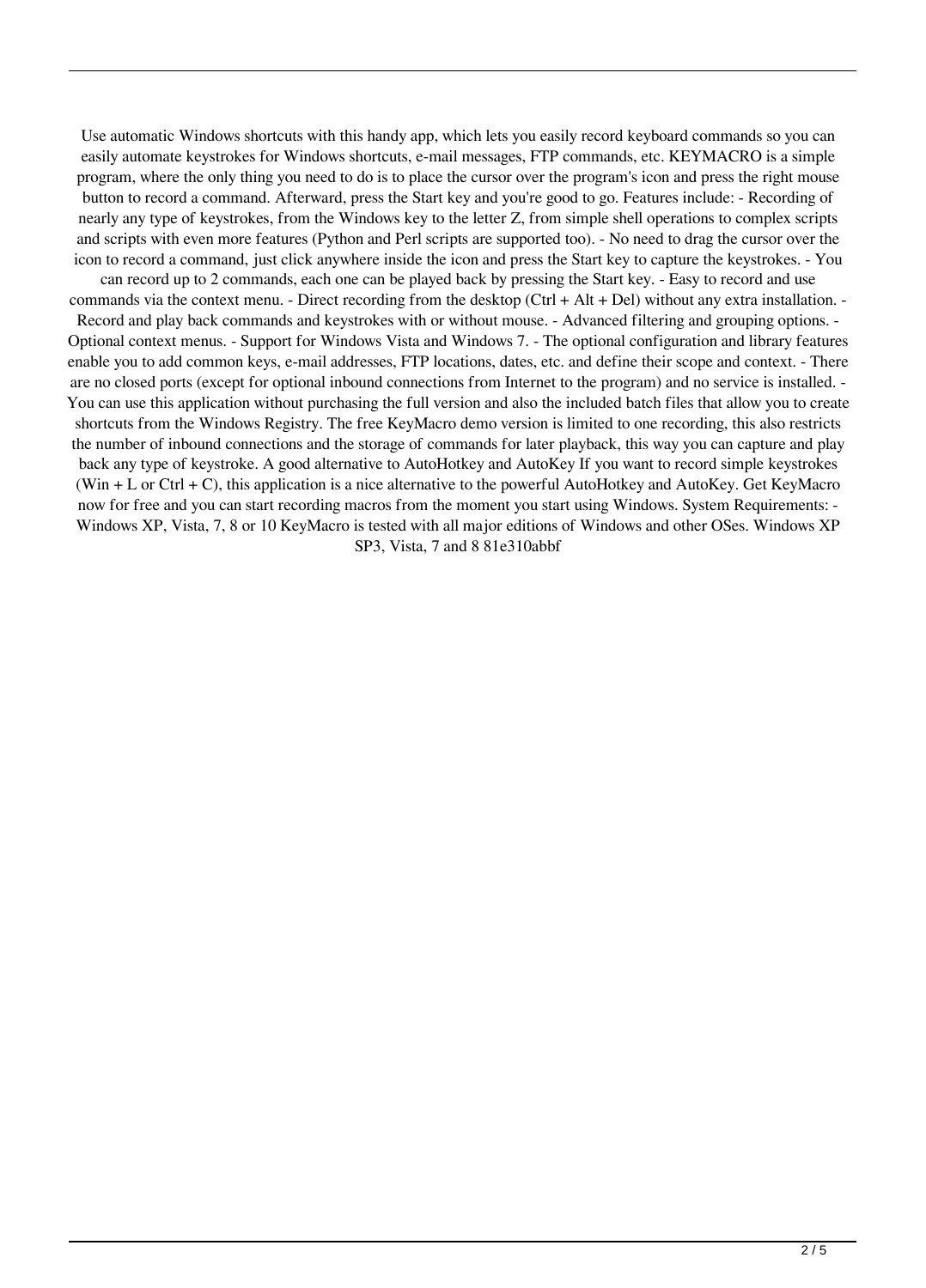## **AutoPlay Menu Builder (April-2022)**

Create menus for your CD and DVD! AutoPlay Menu Builder is designed to make your creation process easy, and also offers several built-in templates as well as support for a wide array of multimedia formats. Features: - Create multimedia, software and music... Internet Explorer 9 released The release date of Internet Explorer 9 is the 7th of November. The new release brings lots of improvements and is lighter than its predecessors. Internet Explorer 8 is the current web browser from Microsoft. I call it the worst thing Microsoft could have done to Internet Explorer. Internet Explorer 9 is actually better than what IE8 was. I can't make any sense of how Microsoft can release a better browser than its own. D2L Professional 11 - D2L Professional 11 enables students and instructors to design their own Web sites with the efficiency, flexibility, and functionality they need to save time and get more done. D2L Professional 11 includes the D2L Web Site Builder, a versatile Web page authoring tool for creating and editing web sites.The Web Site Builder provides a fast, intuitive way to build professional-looking Web pages using a visual interface. Designing a web site with the Web Site Builder is simple. Students can focus on content, not code and markup. MagicDVD 0.9.0.2 - MagicDVD is a fully featured CD and DVD recording software application. It is designed to create your own customized audio CDs from digital audio files. You can burn MP3, WAV, WMA, MP3, AAC, AIF, OGG, MIDI, AMR, AAC, WMA, CDA, AIFF, MKA, DTS and more. It also features a list view of all audio tracks, a text... FREE CLASSIC COLLECTION OF THE PAST 3 YEARS - This set of the 5 most popular free utilities for creating and burning audio CDs was originally released in 2007. DVD/CD label software and audio CD burner. it enables you to burn single audio CDs, audio CD albums, audio DVD, audio VCD, burn audio CD images, DVD image and audio CD video. Free of charge. D2L Tabs 9 - Design an attractive navigation scheme for your site with D2L Tabs 9. Create customizable tabbed content that puts you in charge. D2L Tabs 9 includes a visual editor with full support for HTML 5, and automatic CSS (style sheet) generation for consistent tab behavior.

### **What's New in the?**

AutoPlay Menu Builder is a reliable tool designed to create autoplay menus for your CDs, offering several built-in templates as well as support for a wide array of multimedia formats. Feature-rich, but easy to learn interface While you do not have to be an experienced user to take full advantage of this application, the interface may seem a bit overwhelming at first, mostly due to the fact that it displays customization windows all around. Everything, however, is pretty straightforward and it takes a while to figure out which feature is which, while the help manual provides pieces of information about each of the buttons. If you decide to use one of the existing templates, you have to choose from up to eight projects, including multi-page, classic menu, tutorial, XP style menu and software installer, each coming with its very own layout. Afterward, you are enabled to customize not only text and photos, but also layouts, alignment, buttons, gradient style, opacity, background and sounds. Enables you to test the menus you create Additionally, it includes a comprehensive test feature to provide a glimpse into your new project before burning it on a brand new CD. Of course, AutoPlay Menu Builder supports multi-page window, splash-windows, slideshows, Flash Player and even various mouse cursors. It is compatible with common audio and photo formats, including MP3, OGG, WAV, MID, BMP, JPG, PNG and ICO. With a minimum footprint on hardware resources, AutoPlay Menu Builder has absolutely no problem in running on any workstation without slowing down the operating system. A useful app for crafting auto-play menus After all, this is one of the best ways to create an autoplay menu and even if the interface may be a bit confusing at first, it's still the fastest way to a professional and good-looking project. MediaFire Latest Version MediaFire Client is the desktop client for the media sharing service MediaFire, created by the same team which created the famous and widely used BitTorrent client uTorrent. It is a program which will allow you to manage all your MediaFire content in a very easy way. Main features: Quick and simple access to all your files stored on MediaFire. Upload to the client and manage existing media files. Create, upload, move, rename and delete files and folders. View the content of your media collections in lists and grid view. Drag&a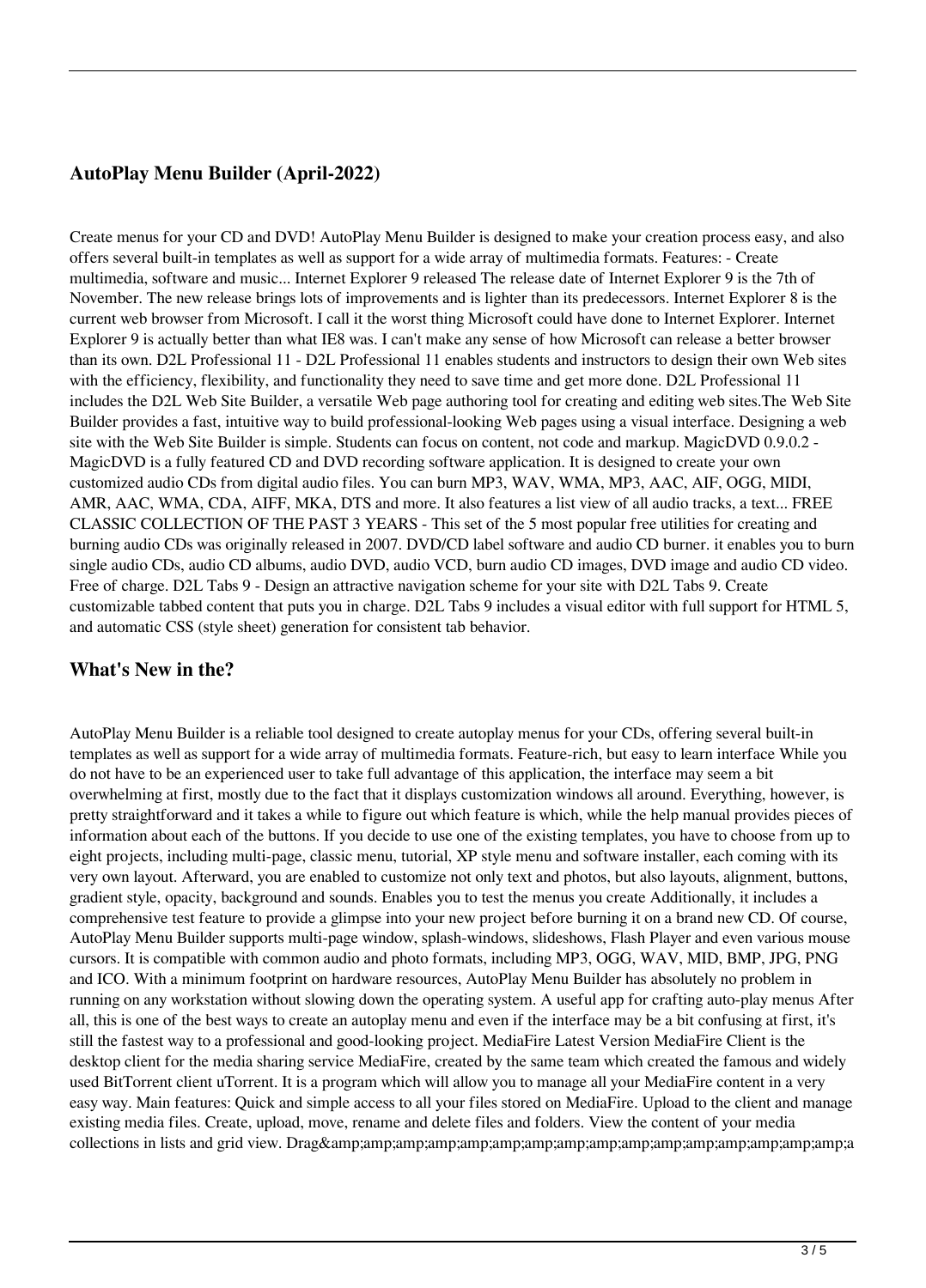mp;amp;amp;amp;amp;amp;amp;amp;amp;amp;amp;amp;amp;amp;amp;amp;amp;amp;amp;amp;amp;amp;amp;amp;a mp;amp;amp;amp;